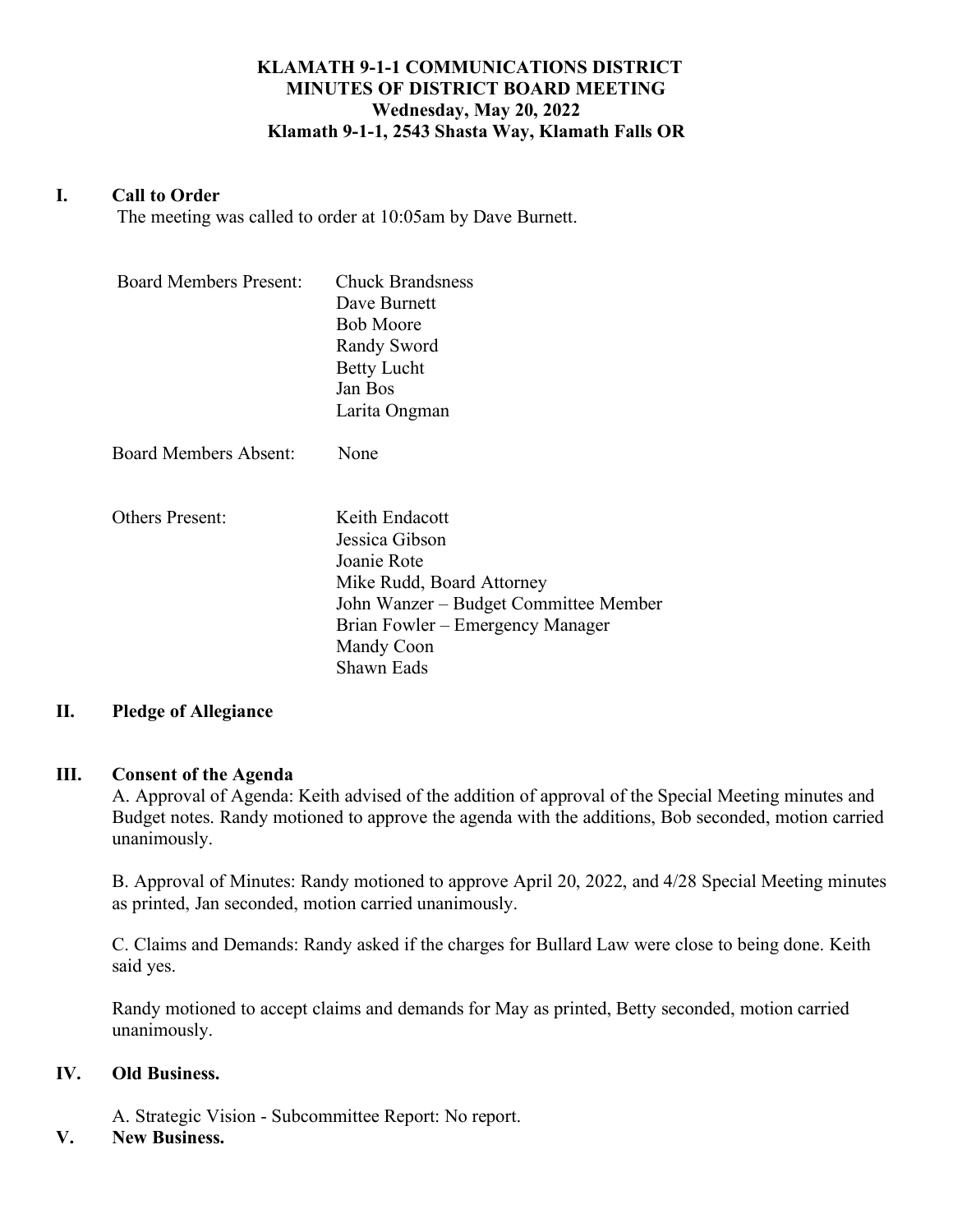A. Business Manager Report: Nothing new to report; business as usual.

B. Ops Manger Report**:** Joanie reported that one trainee is on station and meeting the training standards. Another trainee has moved to fulltime, having graduated DPSST on May 4<sup>th</sup>, finishing her FTM and submitting her application for certification. Open recruitment for dispatch is ongoing and the position is listed on our website and social media. We attended one career fair a week ago and will attend another next week. A few sit-ins have been done and 2 more are scheduled for today. It was previously reported that we had received 6 responses for CAD replacement. We had a demo from Smart Cop and are in processes of scheduling with Mark 43.

April Call Status: 7952 total calls of which 3838 came in on a 911 line, 996 were Fire & EMS, 708 were medical specific, 6059 were law enforcement incidents and 1907 were law enforcement initiated.

C. Executive Director Report: Keith reported the National APCO conference will be held in Anaheim in August and our Chapter will present a bid to host the 2025 Western Regional Conference. The May meeting was a success, and the Executive Board is planning for the September annual Awards and Training Conference and December's quarterly meeting.

State Advisory – some things are on hold as they cycle through filling the mapping position but are continuing to work on setting priorities at the State level.

D: Attorney Board Report of Ex. Director Eval Survey: Dave passed out the evaluation survey result packets from Mike Rudd to each board member. Mike informed that he had received the staff and partner agencies mailing directory from Jessica and sent the evaluation letters out to all those in the directories. He received a few partner emails stating they would be unable to get the evaluation back for today's meeting. He has let them know they could still submit it until June, and he would forward to the board.

Dave asked everyone to review the packet before next months meeting and note anything they would like to discuss. They will go over this at next month's meeting in executive session and have a 3-person committee to put together the final evaluation.

 E. Board Member Ex. Director Eval Survey Distribution: Randy passed out packets and explained everything that was in the packet to assist them in their process. The current eval form, last year's eval and target goals and the 2018 Ex. Director job description. If they have any questions they can email or call him.

F. Budget Hearing: Dave informed they would now enter the Budget Hearing.

Keith said the Budget Committee met and approved a budget that has been provided. It has since been updated with a couple necessary changes that he will review. The beginning balance has been decreased in Cash on Hand; this reflects the pay out of employee bonuses. John asked what the total difference is. Keith said about \$42,000.

Betty asked if the amount in the private car mileage is an estimate for the coming year? Because she feels with gas prices going up this should be increased. Keith explained that the reimbursement rate is based on the federal rate and that is what is used to pay out car mileage. Randy said since we use the federal mileage chart, and it tells us how much we should pay; it has nothing to do with what the local prices are. Betty said she would like the district to pay a higher rate as she is concerned employees will incur a hardship if not being reimbursed enough for the cost of gas. Keith said this is a line item with an estimation of what we expect the cost would be to send new hires to training and other staff trainings. There is no way to project the cost of the increase in gas prices. Throughout the year we can move